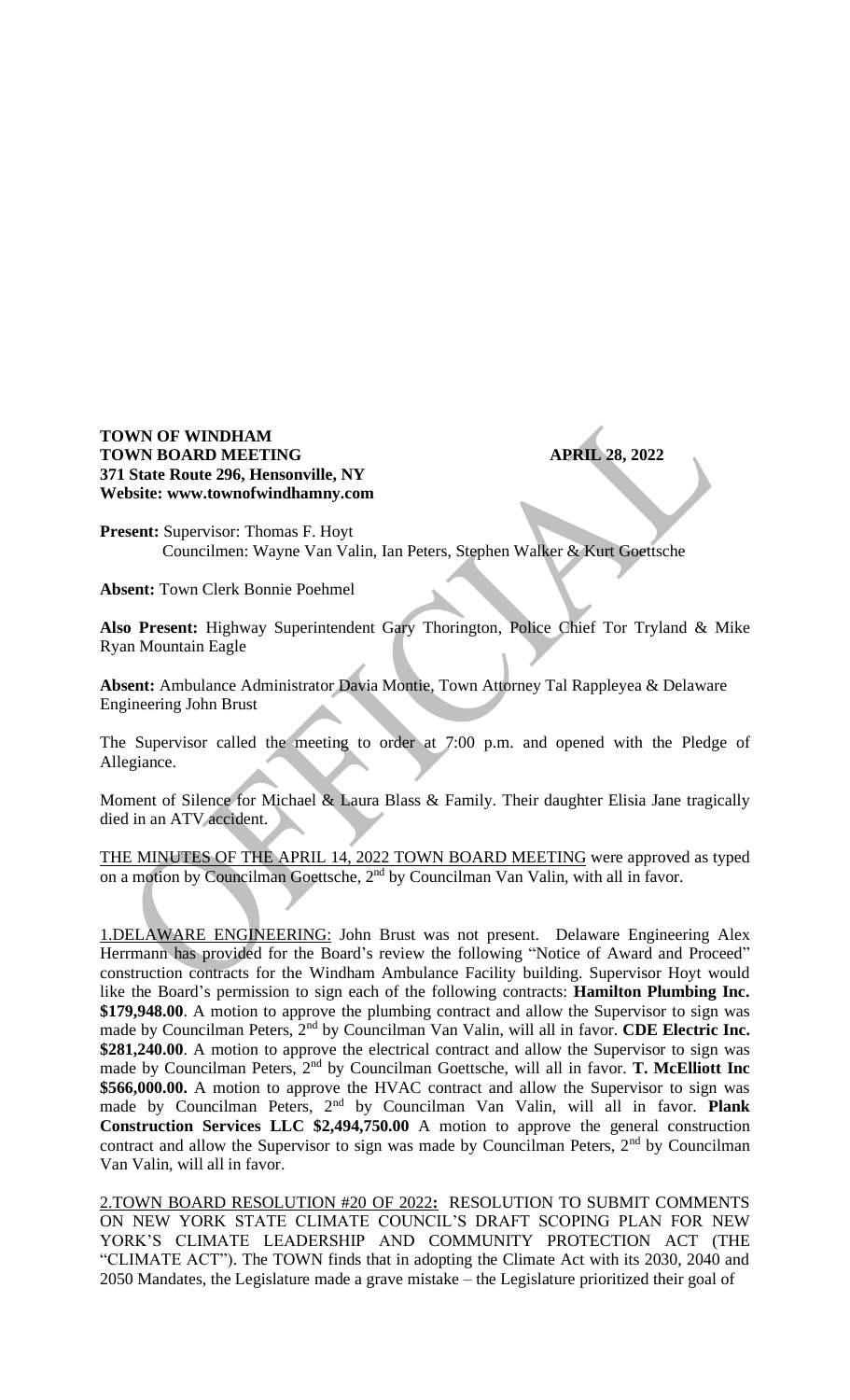## **TOWN BOARD MEETING (CON'T) APRIL 28, 2022**

being recognized as a world leader in fighting Climate Change over the energy security of the state's residents. Under the recently adopted Green Constitutional Amendment, every New Yorker has a constitutional right to "healthful environment". Available and affordable energy is a critical component (comparable to air, water and food) to a healthful environment. Energy security is a constitutionally protected right. In the Climate Act, the Legislature effectively ordered the cessation of the use of fossil fuels; required all the state agency officials to enforce that mandate in each and every decision; and empowered every aggrieved well-heeled donor/person the right to go to court to enforce the mandate. The Climate Act mandates are the law and are enforceable in court regardless of whether the alternative energy sources are affordable, achievable, and available. The Climate Council selected its wish list of lofty directives without determining the feasibility, cost and funding for those directives. TOWN agrees that reducing the use of fossil fuels for building heating, electric generation and land travel will reduce CO2 emissions and is admirable goal. The Legislature can support that goal by enabling the availability, affordability, and the feasibility of the alternative energy sources so that the public/consumer selects those technologies over fossil fuel powered technology. The Legislature and the Climate Council should focus on enabling carbon reductions; not ordering those reductions against the will and at the expense of its citizens' constitutional rights to choose the technology that protects their families. A motion to adopt this resolution was made by Councilman Walker, 2nd by Councilman Van Valin, with all in favor.

3.APPLICATION FOR OUTSIDE SEWER DISTRICT: 96 Karlstadt Road, Windham; Tax Map  $#77.00-3-4$ . A motion to approve was made by Councilman Van Valin,  $2<sup>nd</sup>$  by Councilman Peters, with all in favor.

4.FLOWER BID AWARD: Only one sealed bid was received from Kerns Landscapes and Nursery **Supplying & Planting Garden Beds** for \$13,745.00 and **Water & Maintenance Specification** for  $\frac{54,495.00}{9}$ . Councilman Walker would like to make a motion that the Board accepts the bid. A motion to approve was made by Councilman Goettsche, 2<sup>nd</sup> by Councilman Van Valin, with all in favor.

5.REQUEST FOR FIREWORKS DISPLAY: Victoria Cann is the sponsor/applicant of the show @ Ski Windham on Saturday, May 28, 2022 @ 10pm. Young Explosives Corporation will have the fireworks display. A motion to approve was made by Councilman Van Valin, 2nd by Councilman Walker, with all in favor.

6.TOWN BOARD RESOLUTION #21 OF 2022: to accept the Sidewalk District Billing for the winter season of 2021-2022 in the amount of \$9,798.00. A motion to adopt this resolution was made by Councilman Walker, 2<sup>nd</sup> by Councilman Peters, with all in favor. GENERAL FUND #10 OF 2022: the following resolution was proposed to transfer funds to balance the General Fund Accounts. A motion to adopt this resolution was made by Councilman Goettsche,  $2<sup>nd</sup>$  by Councilman Van Valin, with all in favor.

7.AMBULANCE REPORT: Ambulance Administrator Davia Montie was not present.

8.HIGHWAY REPORT: Highway Superintendent Gary Thorington was present.

9.POLICE REPORT: Police Chief Tor Tryland was present. Chief Tryland reported on the following: Funeral yesterday at Mitchell Hollow Mission Church was highly attended. Windham PD received assistance from the State Police, Greene County Sheriff's and Durham PD handling parking and traffic issues. "Drug Take Back Day" will be on Saturday, April 30, 2022 from 10:00 am to 1:00 pm at the Windham Pharmacy. The drugs will then be taken to Albany to be turned over to the DEA. "Blue Friday" is a state wide event to be held at R. C. Lacy in Catskill on Friday, April 29, 2022. Officer Romito will represent the Windham PD. The Chief would like permission from the Board to put Donald Schoenborn back on the roster as a part time police officer. A motion to approve was made by Councilman Walker, 2<sup>nd</sup> by Councilman Van Valin, with all in favor.

10.COMMITTEE REPORT: **Supervisor Hoyt** has received a resignation letter from Scott Schoonmaker. Scott will be leaving the Windham Highway Department effective on May 9,